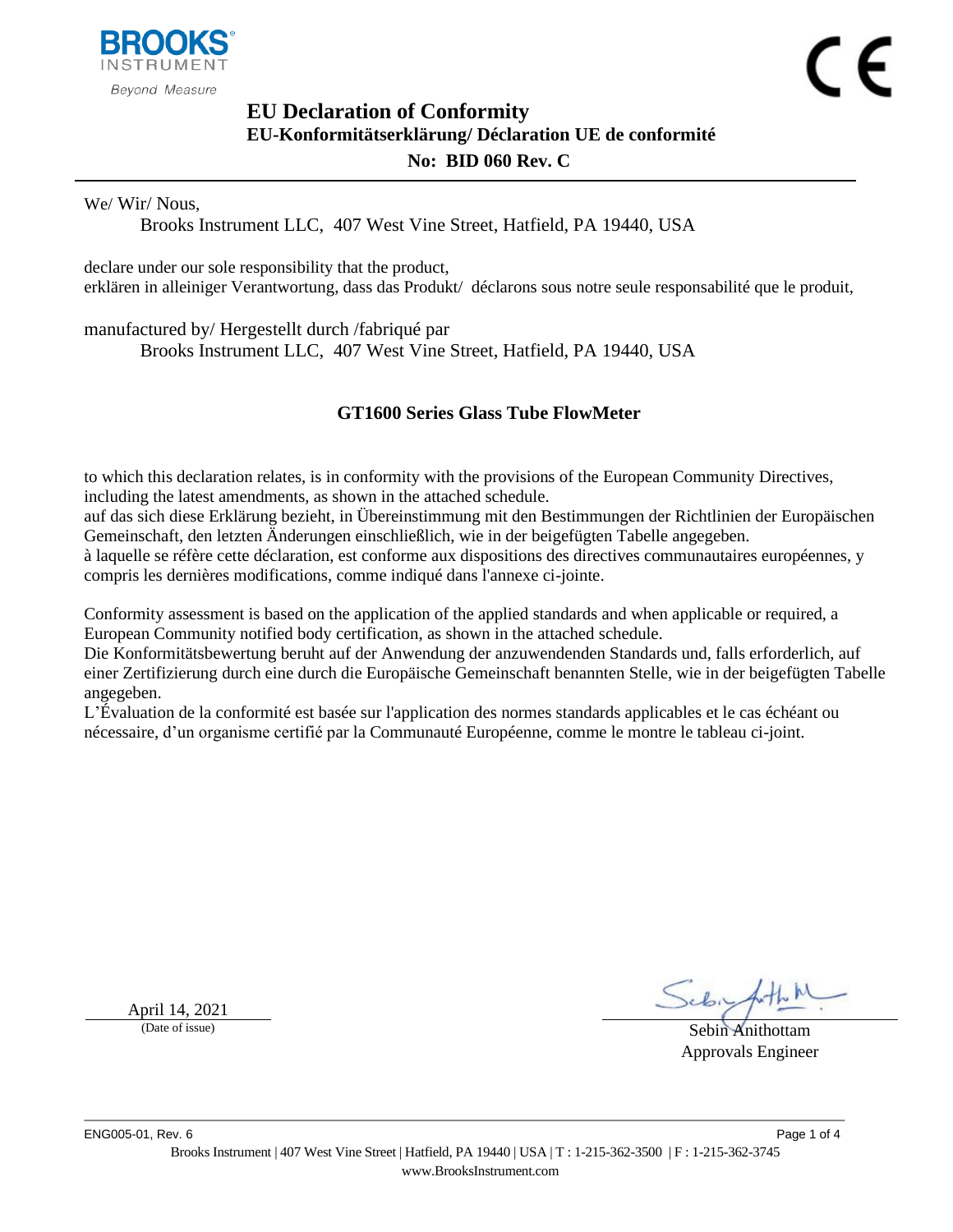

# **EU Declaration of Conformity EU-Konformitätserklärung/ Déclaration UE de conformité No: BID [060](#page-0-0) Rev. [C](#page-0-1)**

| Meter<br><b>Size</b> |                                                                                                                         | Directive/Richtlinie/Directive                                                                | harmonized standards<br>harmonisierte Normen<br>normes harmonisées                                                                                                                                                                                                                                                                           | Marking<br>Kennzeichen<br>Repères |
|----------------------|-------------------------------------------------------------------------------------------------------------------------|-----------------------------------------------------------------------------------------------|----------------------------------------------------------------------------------------------------------------------------------------------------------------------------------------------------------------------------------------------------------------------------------------------------------------------------------------------|-----------------------------------|
| $2 - 6$              | 2014/30/EU<br>Electromagnetic Compatibility<br>Elektromagnetische<br>Verträglichkeit Compatibilité<br>électromagnétique |                                                                                               | EN 60947-5-2/A1:2012-11<br>EN 60947-5-2:2007-12<br>EN 60947-5-6:2000-01                                                                                                                                                                                                                                                                      |                                   |
| $2 - 10$             | 2011/65/EU<br>2015/863                                                                                                  | <b>RoHS</b> Directive<br>RoHS-Richtlinie<br>Directive RoHS                                    | EN 63000:2018                                                                                                                                                                                                                                                                                                                                |                                   |
| $2 - 10$             | 2014/68/EU                                                                                                              | Pressure Equipment Directive/<br>Druckgeräterichtlinie/Directive<br>Equipements sous pression | This product family falls under Sound Engineering Practice<br>(SEP) according to Article 3.3 of the directive.<br>Diese Produktfamilie fällt unter Sound Engineering Practice<br>(SEP) gemäß Artikel 3.3 der Richtlinie.<br>Cette famille de produit relève Sound Engineering Practice<br>(SEP) conformément à l'article 3.3 de la directive | n.a                               |

| Meter<br><b>Size</b> | Directive/Richtlinie/Directive |                                                                   | Category<br>Kategorie<br>Catégorie | Certificate<br>Zertifikat<br>Certificat | harmonized standards<br>harmonisierte Normen<br>normes harmonisées | Marking<br>Kennzeichen<br>Repères |
|----------------------|--------------------------------|-------------------------------------------------------------------|------------------------------------|-----------------------------------------|--------------------------------------------------------------------|-----------------------------------|
| $2 - 6$              | 2014/34/EU                     | <b>ATEX Directive</b><br><b>ATEX Richtlinie</b><br>Directive ATEX | $\Pi$ 2 G                          | PTB 99ATEX2128 X                        | EN $60079 - 0:2012 + A11$ : 2013<br>EN 60079-11:2012-01            |                                   |

EC type Examination Certificate Owner : Pepperl + Fuchs GmbH

| Meter<br>Size | Directive/Richtlinie/Directive |                                                                   | Category<br>Kategorie<br>Catégorie | Certificate<br>Zertifikat<br>Certificat | harmonized standards<br>harmonisierte Normen<br>normes harmonisées | Marking<br>Kennzeichen<br>Repères |
|---------------|--------------------------------|-------------------------------------------------------------------|------------------------------------|-----------------------------------------|--------------------------------------------------------------------|-----------------------------------|
| $2 - 10$      | 2014/34/EU                     | <b>ATEX Directive</b><br><b>ATEX Richtlinie</b><br>Directive ATEX | $II$ 2 G<br>II $2D$                | <b>DEKRA</b><br>203104000-1604 X        | EN ISO 80079-36:2016<br>EN ISO 80079-37:2016                       | $\epsilon$                        |
| $7 - 10$      | 2014/34/EU                     | <b>ATEX Directive</b><br><b>ATEX Richtlinie</b><br>Directive ATEX | $II$ 2 G<br>II $2D$                | KIWA 18ATEX0013 X                       | EN $60079 - 0:2012 + A11$ : 2013<br>EN 60079-18:2012               | 0344                              |

Quality Assurance Notified Body/ Benannte Stelle/ Organisme notifié :

DEKRA Certification B.V. (CAB no. 0344)

Meander 1051, 6825 MJ Arnhem/ PO Box 5185, 6802 ED Arnhem, The Netherlands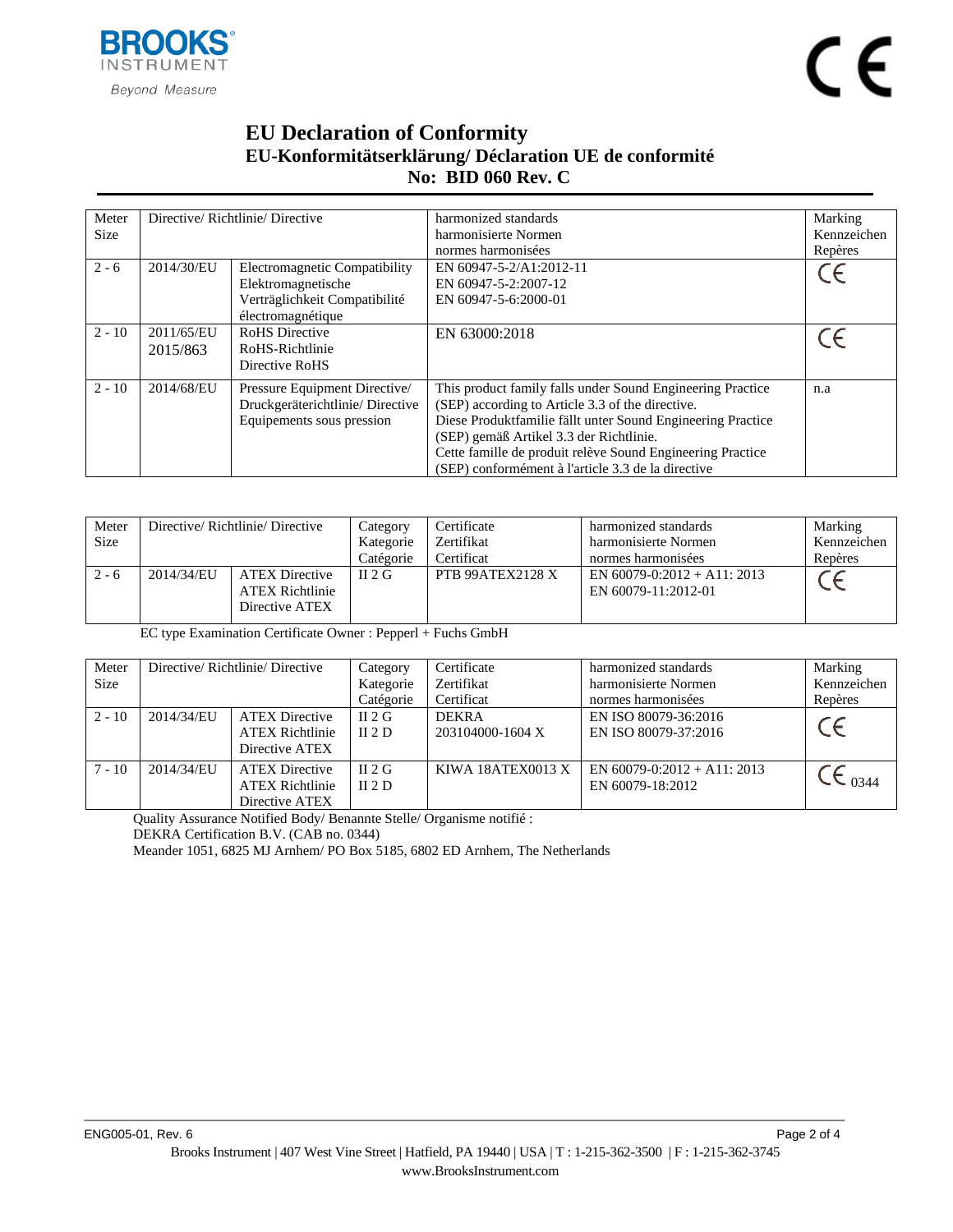

## EU-verklaring van overeenstemming Declaración de conformidad de la UE**/** Declaração de Conformidade da UE **No: BID [060](#page-0-0) Rev. [C](#page-0-1)**

#### Wij/ Nosotros/ Nós,

Brooks Instrument LLC, 407 West Vine Street, Hatfield, PA 19440, USA

verklaren onder eigen verantwoordelijkheid dat het product, declaramos bajo nuestra única responsabilidad que el producto/ declaramos sob nossa única responsabilidade que o produto,

#### gemaakt door/ fabricado por/ fabricado por

Brooks Instrument LLC, 407 West Vine Street, Hatfield, PA 19440, USA

### **[GT1600 Series Glass Tube FlowMeter](#page-0-2)**

waarop deze verklaring betrekking heeft, in overeenstemming is met de bepalingen in de richtlijnen van de Europese Gemeenschap, met inbegrip van de meest recente wijzigingen, zoals weergegeven in onderstaand schema.

a la que se refiere esta declaración, está de acuerdo con las disposiciones de las directivas comunitarias europeas, incluidas las últimas modificaciones, como se muestra en el anexo.

a que se refere esta declaração, está em conformidade com as disposições das directivas comunitárias europeias, incluindo as últimas alterações, como mostra a tabela anexa.

Beoordeling van de conformiteit is gebaseerd op de toepassing van de geharmoniseerde normen en, indien van toepassing of vereist, certificering door een aangemelde instantie van de Europese Unie, zoals weergegeven in onderstaand schema.

Evaluación de la conformidad se basa en la aplicación de las normas aplicadas y cuando corresponda o se requiera, una Comunidad Europea notificó a la certificación del cuerpo, como se muestra en el anexo.

Avaliação da conformidade é baseada na aplicação das normas aplicadas e, quando aplicável ou necessário, a Comunidade Europeia certificação do organismo notificado, como mostra a tabela anexa.